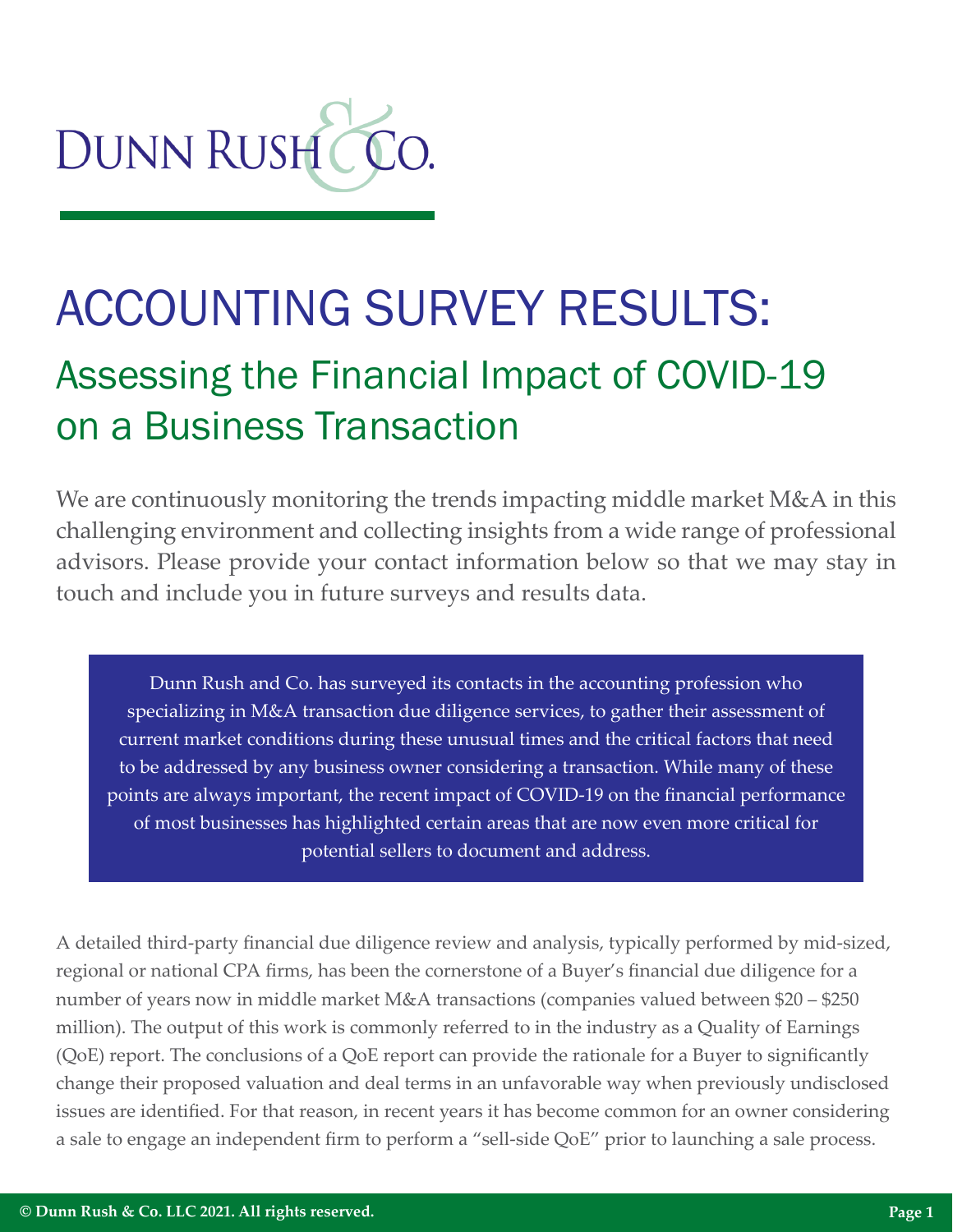This allows a Seller to anticipate and potentially proactively address any possible issues that will be uncovered by a QoE. Sell-side QoEs have become a useful way for a seller to maximize the likelihood that 1) they will achieve and maintain the best possible price and terms in their transaction, and 2) that their preferred transaction will reach a successful closing. The transaction services professionals at the accounting firms we surveyed generally do approximately two-thirds of their work for Buyers, so their insights are particularly important for a Seller to be prepared to address.



The critical focus of any Buyer is always on how the business will perform after the acquisition is completed. Uncertainty of any kind creates risk for Buyers, and they respond to perceived risks by offering lower valuations, utilizing structures relatively unfavorable to a Seller (such as earnouts or seller notes), or both. Today, the most obvious new potential risk that needs to be understood by a Buyer relates to how COVID-19 may have changed a target company's business model, relationships with employees and/or customers, or short- and long-term growth and profitability prospects.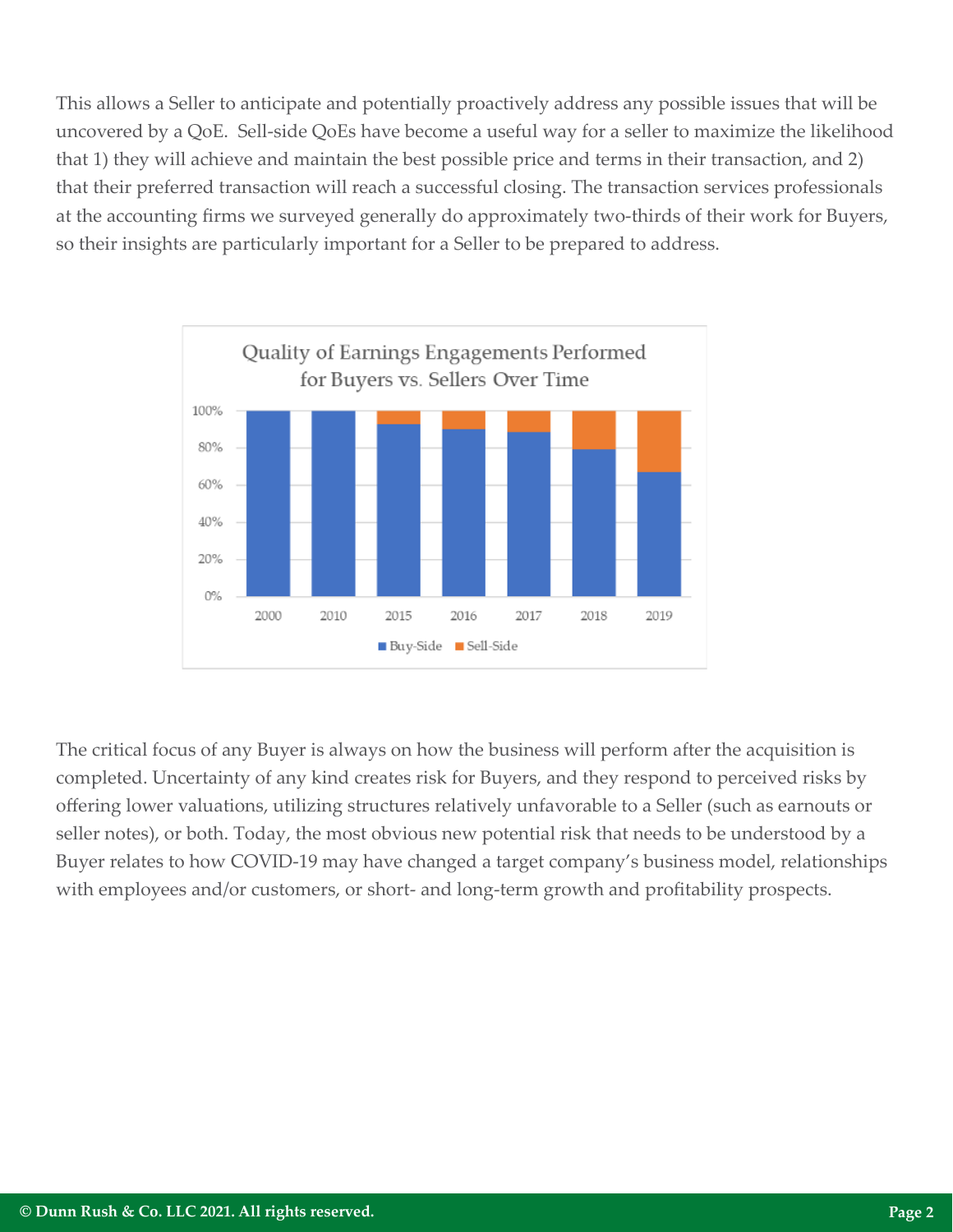## Below are some of our key takeaways and findings from the survey:

**Proving the "Pivot Point".** Buyers (and importantly, their financing sources) will require concrete proof, evidenced by ample data, to convince them a target company's business has recovered from any adverse impact of COVID-19 (financial or otherwise). Strong financial controls, reporting systems, detailed documentation and analysis tools are always key for Buyers – this is even more critical now. Sellers need to develop and track the Key Performance Indicators (KPIs) that clearly correlate to the financial performance of their business, then be able to compare this to historical results, monthly trends and anticipated future results (examples might include trend reports in customer count, backlog, new orders, revenue per customer, churn rates, employee count, etc.). If a Seller can deliver this type of information in a predictable and reliable way, it provides greater confidence for Buyers that they will be able to read and manage the business with fewer unknowns. The less risk a Buyer perceives, the better price and terms they will be willing to offer a Seller. The opposite is also true.

**Calculating the direct impact of COVID-19 on the financial performance of the company.** Once you can establish that the business has recovered and is no longer being adversely impacted as a result of the pandemic, it is critical to be able to identify exactly how financial performance was affected and the exact time period that was directly affected. The more detail and concrete evidence a Seller can provide, the less likely a Buyer will be to discount their valuation or hedge their terms with contingencies.

The ability to produce accurate financial reports rapidly at month end is critical during a transaction process, but even more so when trying to get a transaction closed. During the due diligence process, it is imperative that a QoE analysis can be rolled forward with new information as quickly as it becomes available, so an accurate assessment of trailing twelve months (TTM) performance can be calculated and tracked.

### Critical Information to Assemble

- Monthly financial statements (internal)
- Monthly trial balances
- Itemized tracking of all one-time e/extraordinary expenses of add-backs
- Monthly management packages tracking KPIs
- Monthly budgets and forecasts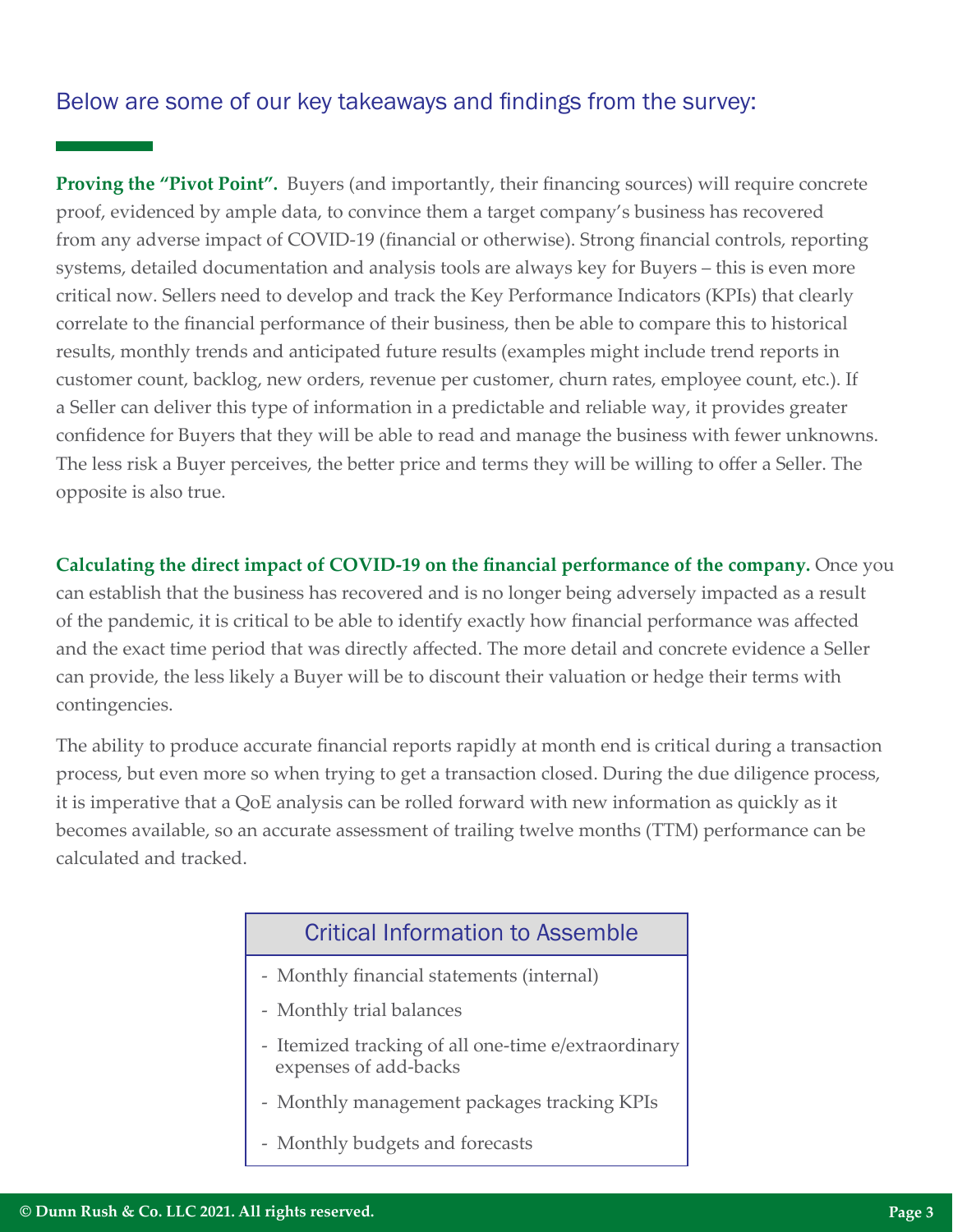**How will a QoE calculate or determine a Seller's normalized annual financial performance that will be the basis for the Buyer's proposed valuation and structure?** This is ultimately the key question for a Buyer, and therefore most important to a Seller. The short answer is that every situation will be different, but in all circumstances it will benefit a Seller to have as much quantitative data available to minimize any necessary interpretive qualitative assessment. One logic-based approach likely to be used in many QoEs would be as follows:

- **• Step 1:** Verify the Pivot Point has been reached and determine the month where financial performance of the company has returned to a more normal pattern.
- **• Step 2:** Identify the performance levels of the appropriate pre-pandemic months that should be used as a benchmark (note that methodology will differ based on the business – examples might be to use the same prior year calendar months, or in other cases more appropriate to use the run rate months immediately prior to the pandemic).
- **• Step 3:** Evaluate any "new normal" conditions that have changed the business model of the business and make appropriate adjustments to all historical data used to approximate impacted months.
- **• Step 4:** Create a pro forma TTM analysis by replacing impacted months with the approximated monthly data.

This type of approach will vary for every company based on the specific dynamics of its industry and business model – seasonality, cyclicality, market growth trajectory, etc.

**Multiple respondents highlighted that it is important to understand that adjustments for pandemic-related financial impact on a business may not always be in the favor of a Seller.** For example, a manufacturer that may have generated strong profits by conversion to producing PPE temporarily during this period of time will need to remove the positive impact of doing so from its analysis of "normalized" performance.

#### **What information will need to be provided relating to COVID-19 that hasn't traditionally been**

**necessary?** Buyers will want to know what operational changes have been implemented to comply with federal, state and local government guidelines for safely reopening for business. It will be important to identify any changes in human resources policies that have been addressed with employees. A Seller also should have well-prepared responses to the following types of questions and discussion topics: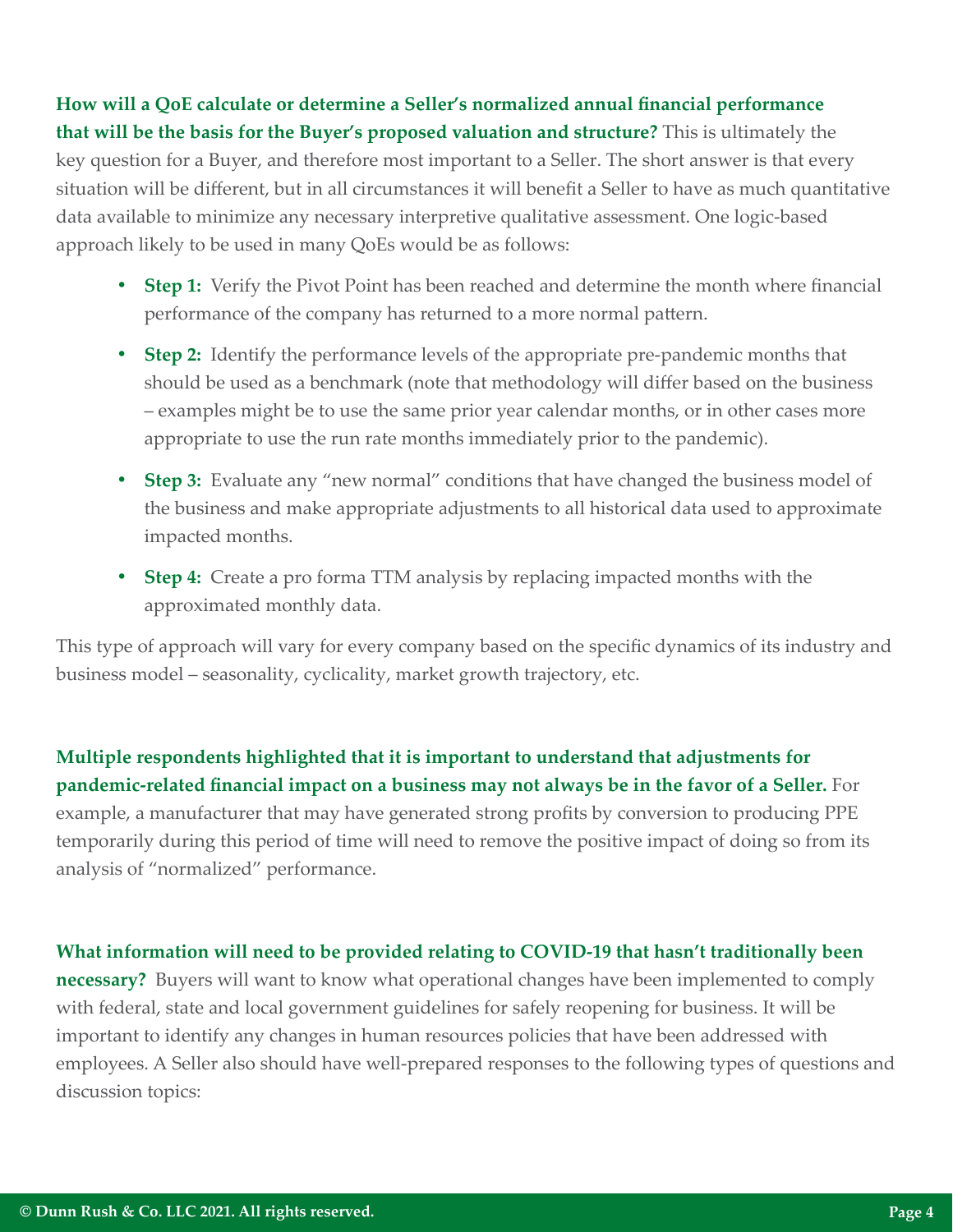- How specifically did your company adapt to the challenges caused in response to the pandemic?
- How did you change the way your employees do their jobs?
- How did you change the way your company interacts with customers and delivers its products and services?
- Was your supply chain disrupted? If so, how did you address this?
- How quickly and effectively did your management team implement any of the strategies and tactics above?
- Which changes above were temporary, and which have become a permanent modification to your company's business model and future prospects?

The answers to some of these questions will be used to evaluate the strength of a Seller's management team and decision making process, with a specific interest in how effectively the Buyer believes management could deal with a possible reoccurrence of a COVID-19 spike several months from now.

**How will a PPP Loan impact a QoE analysis and be treated by a Buyer?** Many businesses needed the assistance of the PPP loans funded under the CARES Act. From an operating perspective, recordkeeping in regard to employee retention, furlough and layoffs needs to be detailed and accurate. If a Seller received such a loan, a Buyer will need to understand whether some or all of that loan can or will be forgiven. If there is any question, a Seller should expect that some form of contingency will be tied to the outcome – most likely a separate escrow account to be released only after any potential PPP repayment obligations are ultimately resolved. Some Buyers will insist all PPP borrowings are repaid prior to closing a transaction. Government guidelines on forgiveness and potential audit requirements have been fluid, so it is likely that a Seller will be tied to any possible